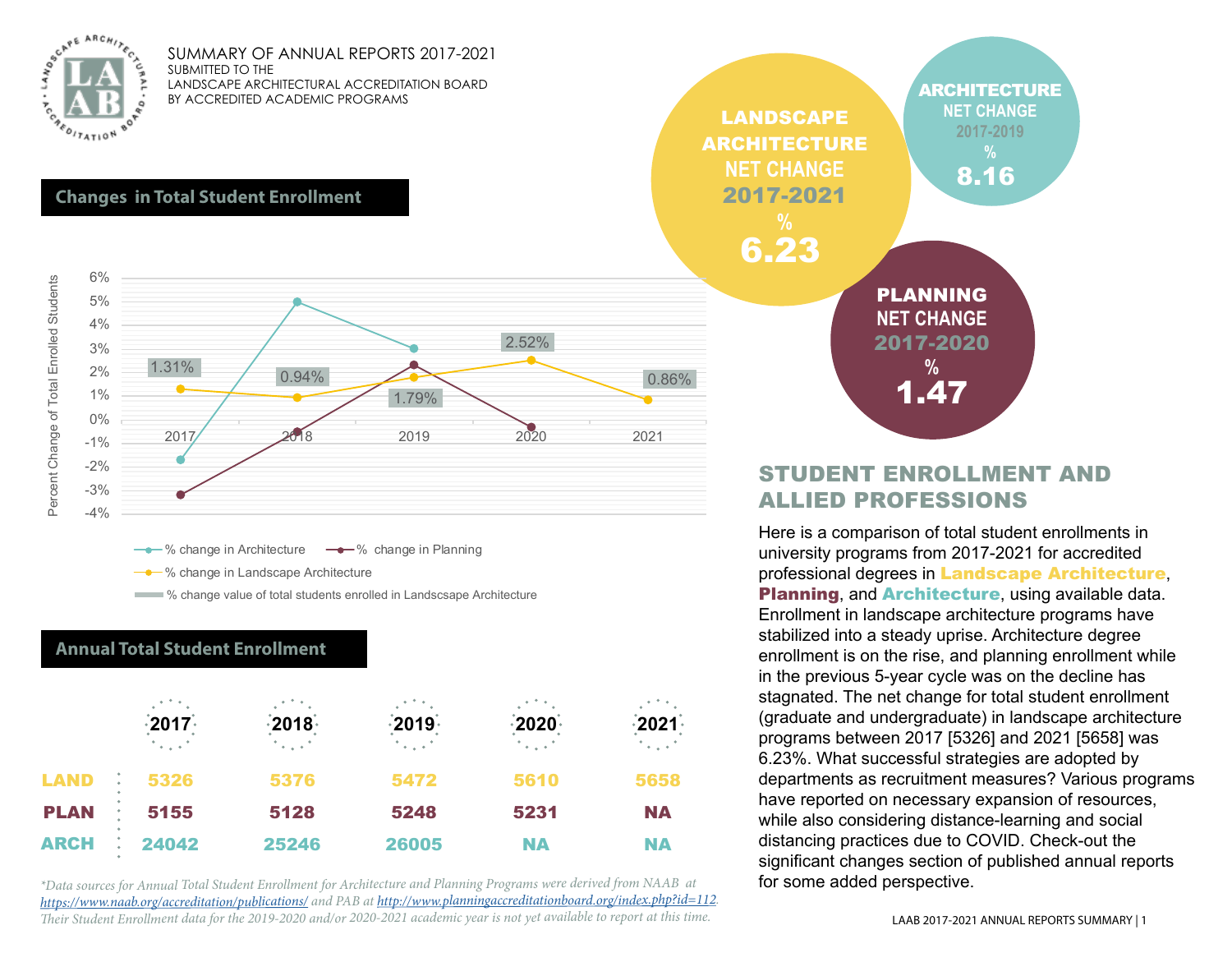

Between 2017 and 2021, enrollment into accredited undergraduate programs has been on a steady rise, while graduate program enrollment continues to fluctuate into a decline. Is it possible that with the increase in accredited BLA & BSLA programs, a shift in enrollment tendencies is experienced, or is there something deeper here?



#### **Breakdown of Student Enrollment by Gender**

Below are the shifts in student enrollment for landscape architecture programs by gender. Enrollment of male-identifying students has stagnated, while female-identifying students continues to rise. Other Gender' is adopted as a survey category post-2020.

|                               | 2017      |                          |                          | 2018 |           |              | 2019 |           |              | 2020 |           |              | 2021      |           |              |
|-------------------------------|-----------|--------------------------|--------------------------|------|-----------|--------------|------|-----------|--------------|------|-----------|--------------|-----------|-----------|--------------|
| <b>Students by</b><br>Program | <b>JG</b> | <b>GR</b>                | <b>Total</b>             | UG   | <b>GR</b> | <b>Total</b> | UG   | <b>GR</b> | <b>Total</b> | UG   | <b>GR</b> | <b>Total</b> | <b>UG</b> | <b>GR</b> | <b>Total</b> |
| Female                        | 1461      | 1304                     | 2765                     | 1563 | 1327      | 2890         | 1553 | 1397      | 2950         | 1695 | 1325      | 3020         | 1775      | 1278      | 3053         |
| Male                          | 765       | 796                      | 2561                     | 1757 | 729       | 2486         | 1778 | 744       | 2522         | 1876 | 714       | 2590         | 1899      | 694       | 2593         |
| Other Gender**                |           | $\overline{\phantom{0}}$ | $\overline{\phantom{0}}$ |      | -         |              |      |           | -            | $\,$ |           | $\,$         |           | 10        | 12           |
| <b>Total</b>                  | 3226      | 2100                     | 5326                     | 3320 | 2056      | 5376         | 3331 | 2141      | 5472         | 3571 | 2039      | 5610         | 3676      | 1982      | 5658         |

*\*For Planning and Architecture data, refer to references note on pg.1*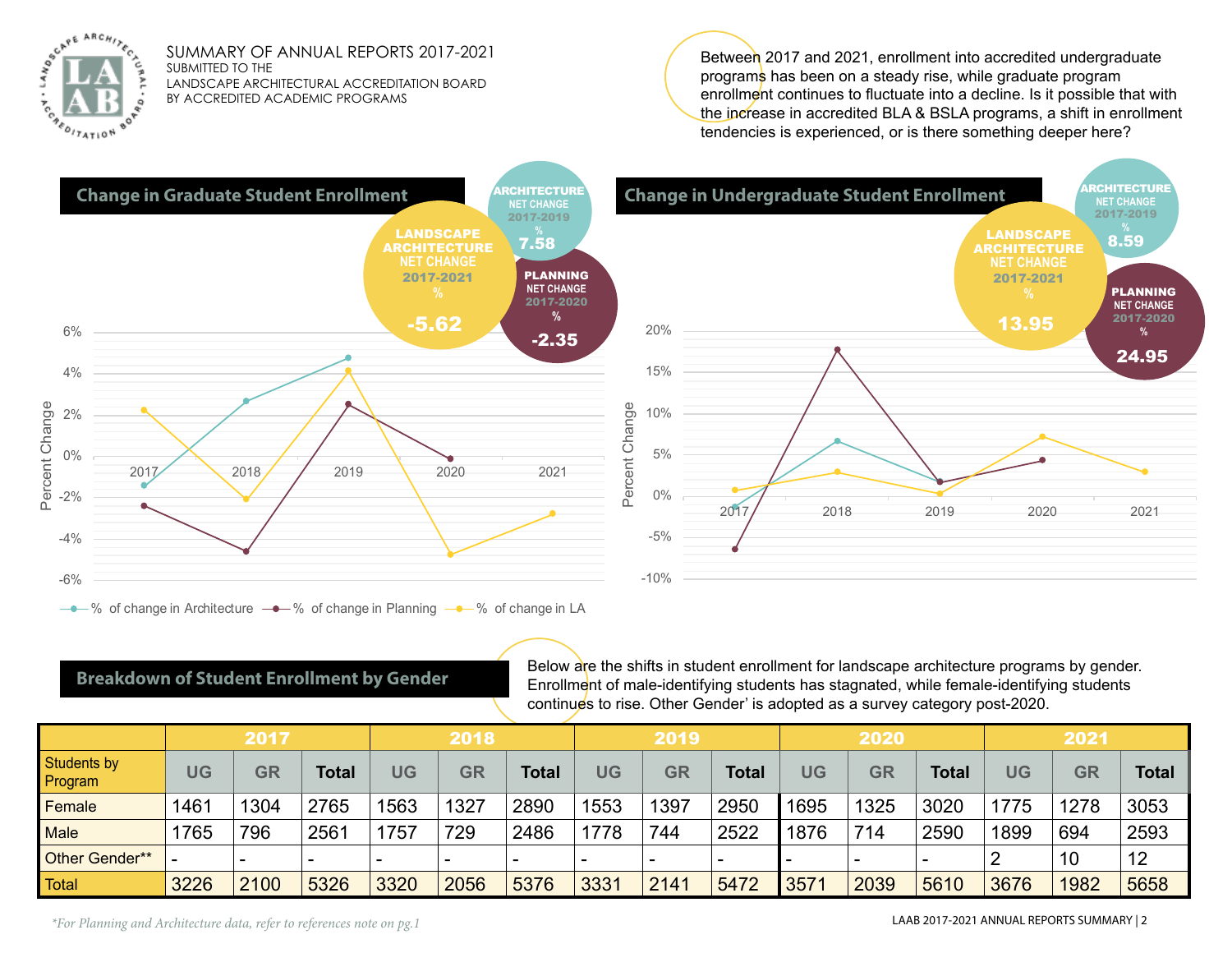



## DOMESTIC AND INTERNATIONAL STUDENT ENROLLMENT

Total enrollment of domestic students has stabilized to a significantly steady increase, almost 16%. A stark contrast to previous significant declines in the 2013-2017 five-year summary report [-19.44%]. The number of international students was declining, pre-pandemic conditions yet is now experiencing a significant drop; 20% between 2020 and 2021. In the 2021 annual reports summary, programs reported coping with limitations presented by travel restrictions and remote learning logistics.



|                 | 2017 |      |       | 2018      |           |              | 2019      |           |              | 2020 |           |              | 2021      |           |              |
|-----------------|------|------|-------|-----------|-----------|--------------|-----------|-----------|--------------|------|-----------|--------------|-----------|-----------|--------------|
|                 | UG   | GR   | Total | <b>JG</b> | <b>GR</b> | <b>Total</b> | <b>UG</b> | <b>GR</b> | <b>Total</b> | UG   | <b>GR</b> | <b>Total</b> | <b>UG</b> | <b>GR</b> | <b>Total</b> |
| <b>Domestic</b> | 2851 | 1263 | 4114  | 2948      | 1222      | 4170         | 3014      | 1278      | 4292         | 3218 | 1277      | 4495         | 3379      | 1391      | 4770         |
| International   | 371  | 837  | 1208  | 372       | 834       | 1206         | 317       | 863       | 1180         | 353  | 765       | 1118         | 297       | 591       | 888          |
| Total           | 3222 | 2100 | 5322  | 3320      | 2056      | 5376         | 3331      | 2141      | 5472         | 3571 | 2042      | 5613         | 3676      | 1982      | 5658         |